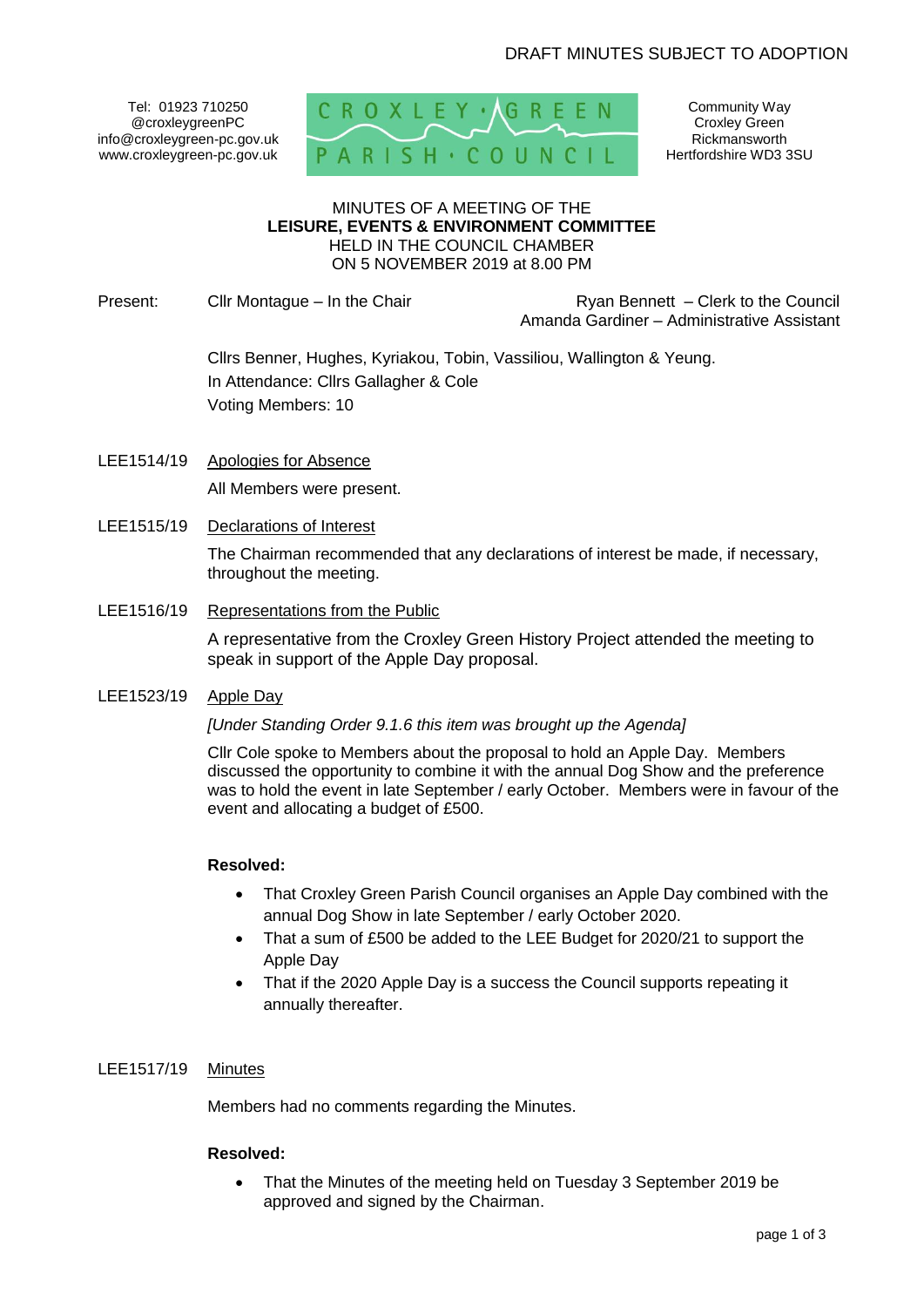LEE1511/19 - Pumpkin Carving - The Administrative Assistant provided a verbal update on the Pumpkin Carving sessions held on the  $30<sup>th</sup>$  and  $31<sup>st</sup>$  October. 50 children and their parents attended the sessions and positive feedback has been received.

Members gave their thanks to the staff for the work they put in to making the event a success.

### LEE1519/19 Rangers Update

The Senior Ranger gave an update on the activities completed by the Rangers. In addition to their regular activities, they had updates on:

- Winter preparation completed final grass cut of The Green. The grass is still growing as the weather is mild, but ground is too wet to drive the tractor or ride on mower on it. Footpaths have been cut clear.
- Poppies have been fixed to lampposts on The Green and New Road ahead of the Remembrance Day Parade.
- Office Redecoration the railings, eaves and shutters have been painted black. Work is underway to replace the fence separating the Parish Council Car Park with the Community Way Car Park.
- Depot Shutters the peeling paint on the depot shutters is being cleaned off. Plan to obtain a quote to have the shutters painted by a local artist.
- Stones Orchard the corner nearest to the guild was very messy and was continually blighted with litter. The area has been cleared of all brambles and grass seed will be sown.
- Watford Road Hedge we are unsure of who has responsibility to cut the Hedge between Watford Road and Mayfare. The Rangers have cut the hedge for the last 2 years but this is a time consuming task for them. The Senior Ranger informed Members that he will work to find out the ownership of the hedge.
- Welcome Sign the Welcome Sign by the Two Bridges was removed in the summer as it was obscured by Herts Highways Traffic Board. The Welcome Sign had also been vandalised. Plan to reinstall the Welcome Sign in the middle grass verge will require a contractor who is licensed to work on the highway.
- Volunteer Days plan to organise a volunteer day in Weston Woods to litter pick and coppicing and a volunteer day at the Lock to repaint the lock and bridge.

## LEE1520/19 Works List

Members had no comments regarding the Works List.

### **Resolved:**

- That the Works List is noted.
- LEE1521/19 LEE Budget Tracker Report 2019/20

LEE Budget Tracker Report 2019/20 was reviewed. 4 activities are now complete – Dog Show, Beautification of Croxley, Pumpkin Carving and Poppies. Please see updated Tracker attached.

LEE1522/19 Budget 2020/21

Members reviewed the annual budget proposals for the financial year 1 April 2020 to 31